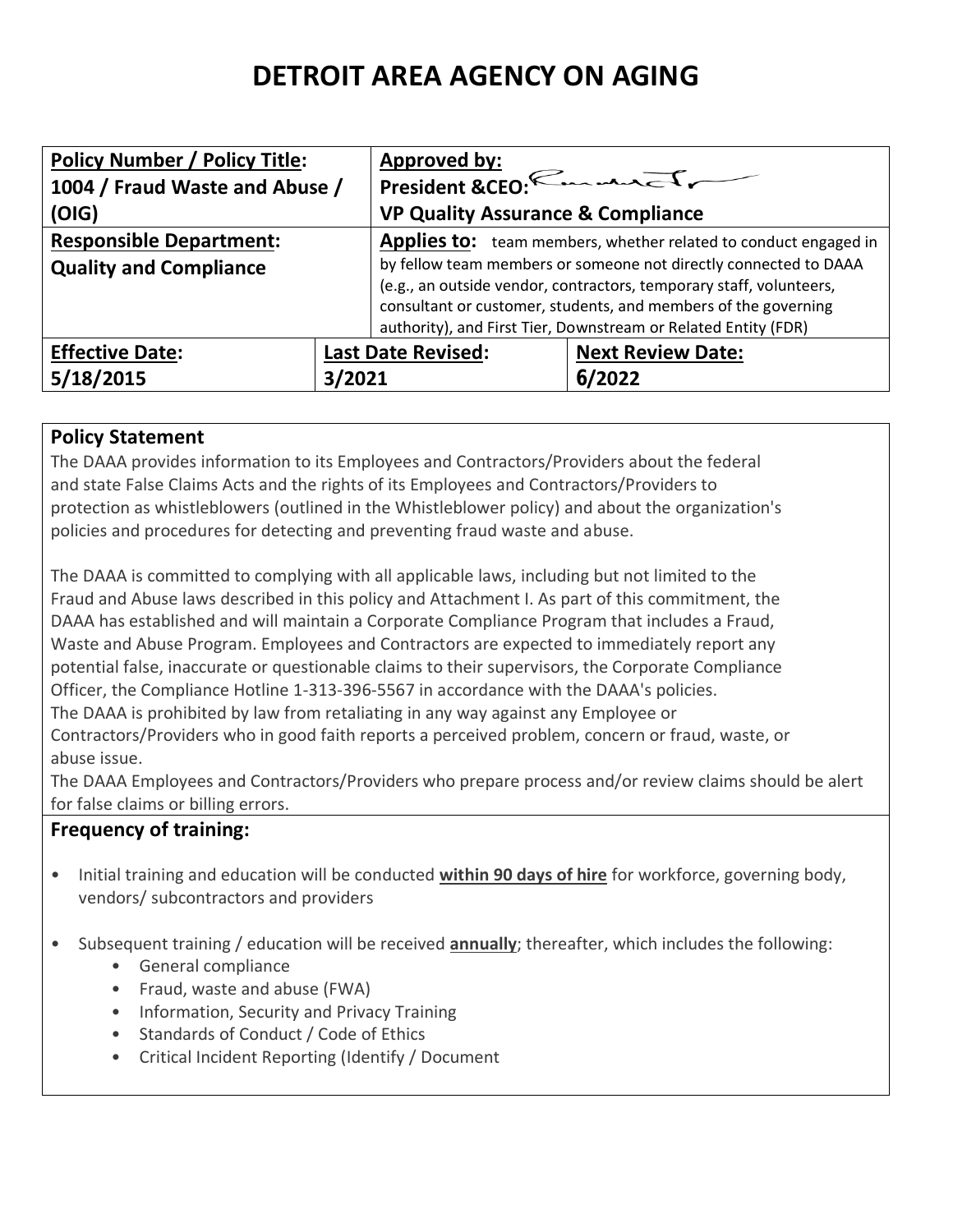#### **Definitions**

**Fraud** - An intentional deception or misrepresentation made by a person or entity with the knowledge that the deception could result in some unauthorized benefit under a state or federally funded program to himself or herself, the entity, or some other person. It also includes any act that constitutes fraud under applicable federal or state laws.

**Waste** - An over-utilization of services or other practices that, directly or indirectly, result in unnecessary costs to federal and state funded programs. Waste is generally not considered to be caused by criminally negligent actions but rather misuse of resources.

**Abuse** - Provider or enrollee practices that are inconsistent with sound fiscal, business or medical practices, and result in unnecessary cost to state and federally funded programs, including, but not limited to practices that result in reimbursement for services that are not Medically Necessary, or that fail to meet professionally recognized standards for health care. It also includes enrollee practices that result in unnecessary cost to state and federally funded programs. Contractor s/ Providers - Includes any contractor, subcontractor, agent, or other person which or who, on behalf of the DAAA, furnishes, or otherwise authorizes the furnishing of, Medicaid health care items or services, performing billing or coding functions, is involved in the monitoring of health care provided by the entity, or otherwise acts with authority on the Plan's behalf.

Examples of potential false claims include, but are not limited to, the following:

- 1. Claiming reimbursement for services that have not been rendered;
- 2. Characterizing the service differently than the service actually rendered;
- 3. Falsely indicating that a particular health care professional attended a procedure;
- 4. Billing for services/items that are not medically necessary;
- 5. Forging or altering a prescription or claim; and
- 6. Improperly obtaining prescriptions for controlled substances or card sharing.

## **Frequency of Policy Review**

## • Policies are reviewed and/or updated annually by the Management Team

# **Purpose / Scope**

The purpose of this policy is to set forth the manner in which Detroit Area Agency on Aging (DAAA) complies with the requirements of the Deficit Reduction Act of 2005 (DRA) and its obligations related to Fraud and Abuse under its state and federal contracts. The DRA became effective on February 8, 2006. Under this law, any entity who receives more than \$5 million per year in Medicaid payments is required effective as of January 1, 2007 to provide information to its employees about the Federal False Claims Act, any applicable state False Claims Act, the rights of employees to be protected as whistleblowers, and the organization's policies and procedures for detecting and preventing fraud, waste and abuse.

This policy also provides guidance regarding DAAA responsibilities under the DRA, Federal, Michigan False Claims Act, responsibilities of employees and contractors to report suspected or actual instances of FWA.

This policy applies to all providers and their contractors, employees, volunteers and participants.

## **Procedure**

The DAAA has developed a comprehensive internal Fraud, Waste and Abuse Program, as part of its Compliance Program, to prevent and detect violations. As part of this program, and in compliance with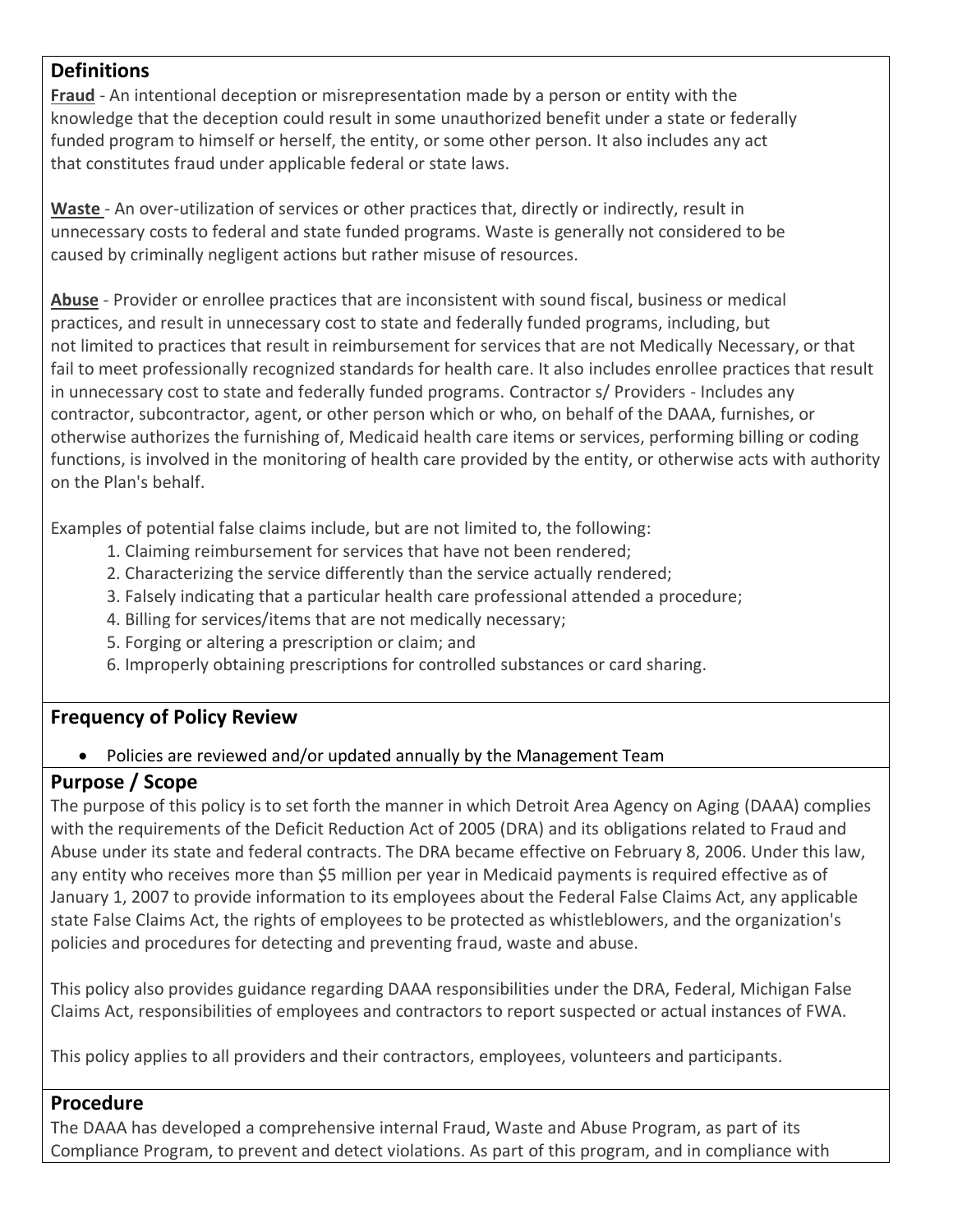federal and state requirements, The DAAA provides annual fraud, waste and abuse training for all Employees and Providers.

Employees and Contractors/Providers must immediately report any false, inaccurate or questionable claims or actions as well as questions, concerns or potential Fraud, Waste or Abuse issues to:

- Their immediate supervisor
- The DAAA's confidential, toll free Hotline, 24 hours/day, 365 days/year 1-313-396-5567 (Information may be left on the Hotline anonymously)
- All activity reported pursuant to the Fraud, Waste and Abuse policy.
- 1. The employee, contractor/provider identifies or suspects FWA.
- 2. FWA is reported to the immediate supervisor and/or the Compliance Officer by dialing 1-313-396-5567.
- 3. The Compliance Officer reports all allegations of FWA within 24 hours of the filing to OIG Compliance Help Line 1-800-8477 or Medicare FWA Line: 1-800-633-4277.
- 4. Any suspected FWA activity will be reported to Contract Management and the ICO and/or escalated to OIG when applicable.
- 5. The Compliance Officer will begin a preliminary investigation within 2 weeks of identification which should be completed within 14 working days of the identification or allegation. An extensive Investigation will be conduct if applicable.
- 6. A preliminary investigation determines whether to request an extensive investigation and review of medical

records or end the investigation. If the funds paid to provider or member requires recovery.

- 7. The Compliance Officer will provide remediation for substantiated findings.
- 8. An extensive investigation will begin if the Compliance Officer deems necessary.

#### **Remediation when applicable:**

- On-site Provider training may be recommended if possible FWA is determined.
- The Compliance Officer will make recommendations for monitoring Member's or Provider's activities for duration of 90 days.
- The Compliance Officer will make conduct on-site meetings, telephone conferences and educational letters to explain provider's potential liability and risks associated with the lack of adhering to the laws and regulations

#### **Non-Compliance Plan:**

• The extensive investigation process includes the identifying medical records for review within 15 working days from completion of preliminary investigation requesting medical records and supporting documents from the provider within 15 working days of identification, requesting hardcopy claims, completing the investigation within 45 working days from receipt of the requested documentation when applicable.

The DAAA will not discriminate or retaliate against any Employee or Contractors/Providers for reporting in good faith a potential or actual fraudulent activity or for cooperating in any government or law enforcement agency's investigation or prosecution.

The DAAA will make diligent efforts to recover improper payments or funds misspent due to fraudulent or abusive actions by The Plan's Employees, its Contractors, Providers, Enrollees, or any other person or entity.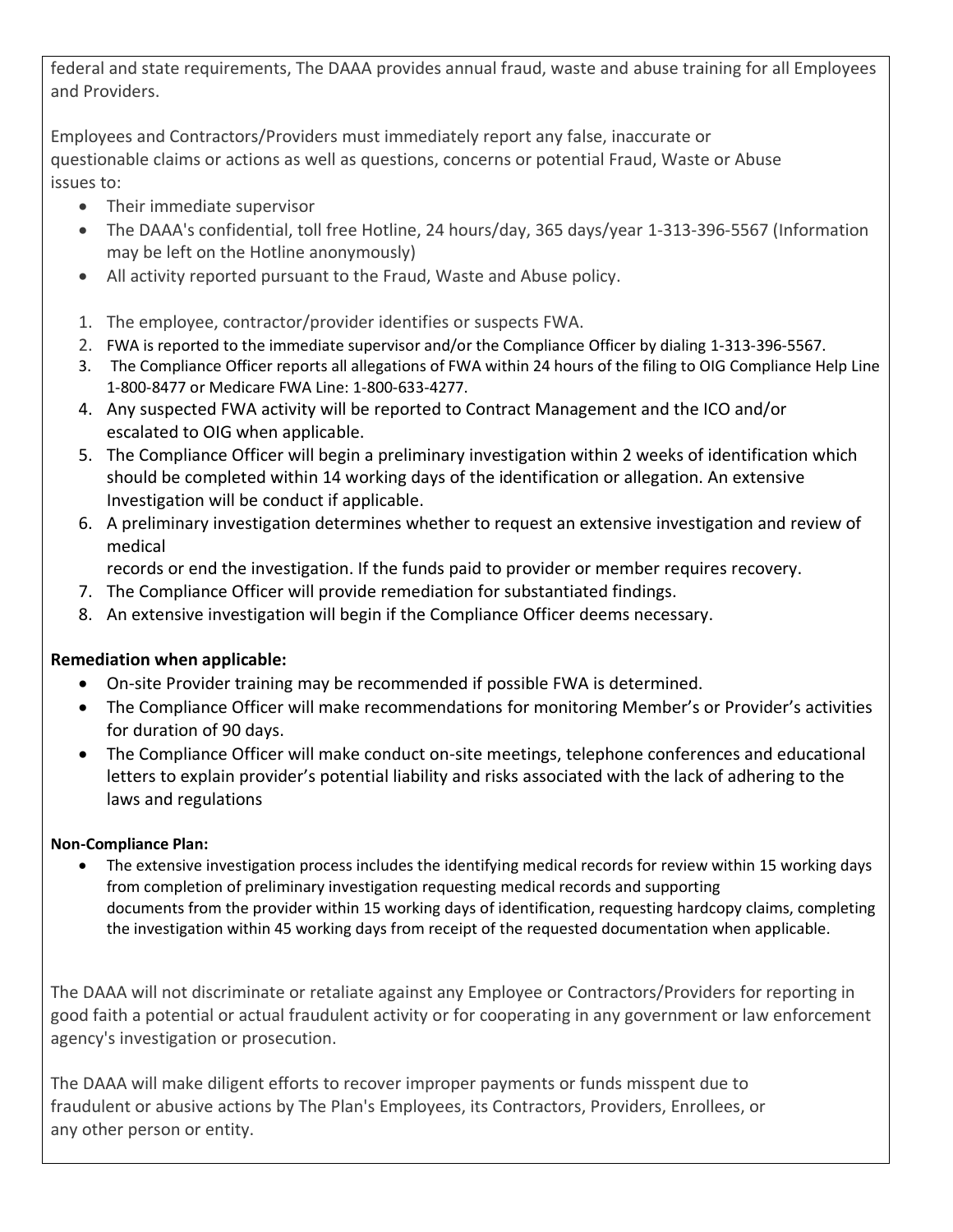The DAAA will conduct its Fraud, Waste and Abuse Program in accordance with federal and state requirements.

## **ROLES AND RESPONSIBILITY:**

The DAAA's Employees and Contractors/Providers - All the DAAA's Employees and Contractors/Providers are responsible for reporting any suspected or actual instances of fraud, waste or abuse.

The DAAA's Quality and Compliance Department - The Compliance Department has oversight for the Fraud, Waste and Abuse Program, including but not limited to policies/procedures, communications, and ensuring that all reports of suspected fraud, waste or abuse are fully investigated and if appropriate, reported to the proper authorities. The Compliance Department will communicate with state and federal agencies on fraud, waste and abuse issues and will provide oversight and assistance with the fraud, waste and abuse regulatory reports to state and/or federal agencies. Compliance and FWA investigations will be maintained for 10 years.

The Corporate Compliance Officer is responsible for developing and maintaining an automated reporting protocol within the claims processing system to identify billing patterns that may suggest Provider and/or Enrollee Fraud, including:

- Monitoring for under-utilization or over-utilization of services;
- Conducting regular reviews and audits of operations to guard against fraud, waste and
- abuse;
- Receiving all referrals from employees, enrollees or providers involving cases of suspected fraud, waste and abuse;
- Developing protocols to triage and investigate all referrals involving suspected fraud, waste and abuse;
- Educating employees, providers and enrollees about fraud, waste and abuse and how to report it, including informing employees of their protections when reporting fraudulent activities;
- Establishing mechanisms to receive, process, and effectively respond to complaints of suspected fraud, waste and abuse from employees, providers and enrollees and reports such information to state and federal agencies.

The Corporate Compliance Officer will work with the Compliance Committee to meet these responsibilities.

## **Reporting of Escalating and Investigating of Alleged Fraud, Waste and Abuse**

- DAAA will maintain a complaint database system to receive, record, respond to and track reports of suspected or detected fraud, waste and abuse.
- DAAA will also support reporting mechanisms; one of which will allow for anonymous reporting if desired.
- Any employee, enrollee/family member, or provider of the DAAA who suspects an improper or illegal activity associated with the DAAA is required to report such suspicion to the Compliance Officer.
- Any employee, enrollee/family member or provider who reports such matters shall not be subjected to retaliation or harassment in any manner and any employee of the DAAA engaging in such conduct will be subject to discipline up to and including termination.
- DAAA will investigate potential FWA activity to make a determination whether potential FWA has occurred.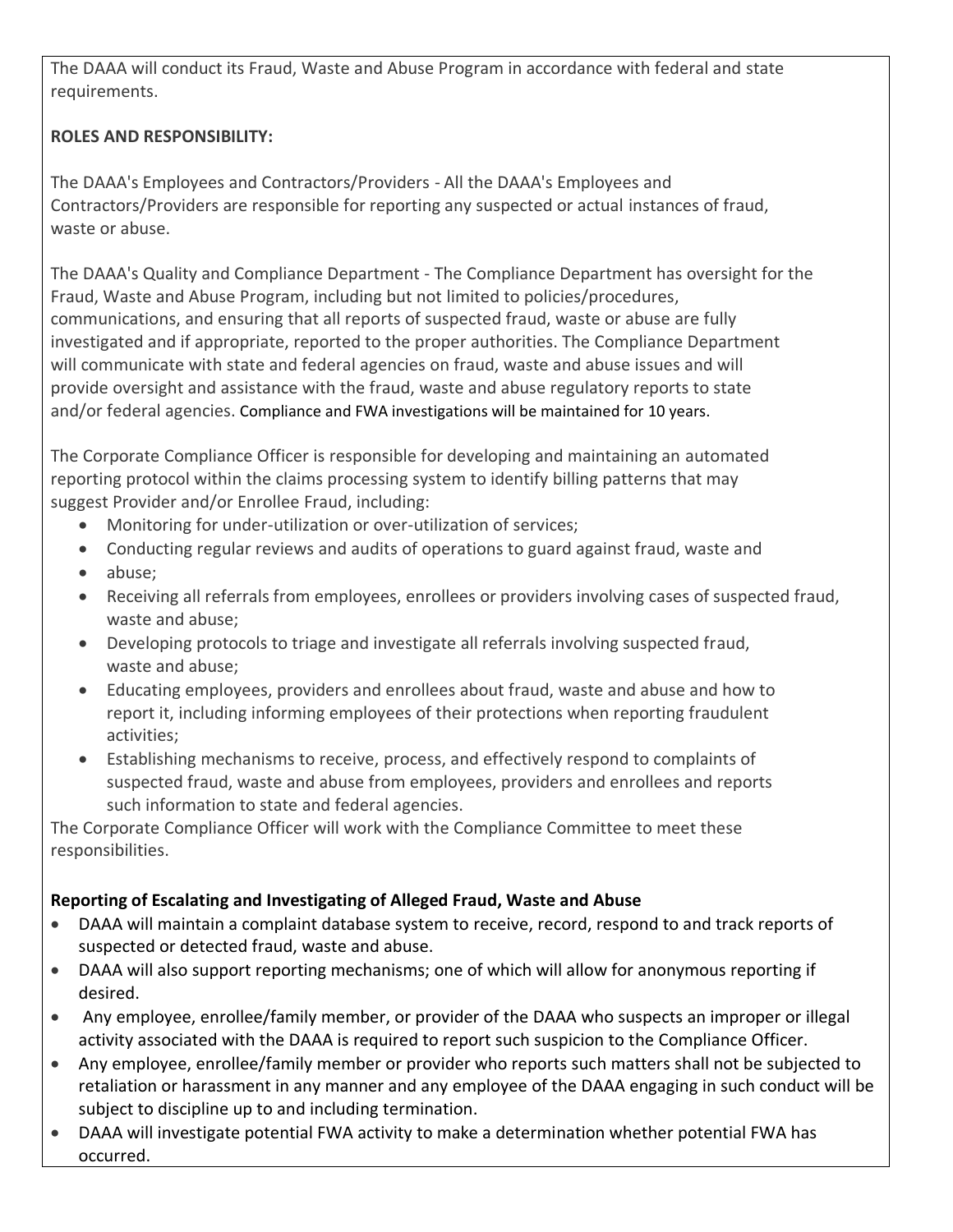- DAAA will conclude investigations of potential FWA within a reasonable time period **(within 2 weeks)**, after the activity is discovered.
- For all incidents of fraud, waste and abuse within any of the federal or state programs, the Compliance Officer will report this directly OIG.
- MI Choice Programs, any suspected FWA activity will be reported to Contract Management and escalated to OIG
- MI Health Link Program any suspected FWA activity will be reported to Contract Management and the ICO.

#### **Reporting of Non-Compliance Training (Employees) / (Non-DAAA employees)**

- Leaders will audit non-compliance report and investigate the root cause for continued noncompliance.
- The Leader will prepare a report summarizing the investigation for non-compliance and recommended actions to be taken to Human Resources (or Compliance for non-DAAA employees)
	- o Additional actions may include, but not limited to: evaluate work assignments, schedule training modules; or discipline employees;
	- o Report any non-Compliance activity to ICOs **within 10 business days**.

#### **Disciplinary Actions for employees:**

DAAA is committed to ensuring that any employee, enrollee/family member or provider who reports such matters as listed in this policy shall not be subjected to retaliation or harassment in any manner and any employee of the DAAA engaging in such conduct will be subject to discipline up to and including termination. The right of protection for reporters does not include protection from disciplinary action if the report is found to be false, baseless, and/or not made in good faith. Any disclosure not made in good faith, and disclosure to any individual other than those identified herein, may subject the employee to disciplinary action. Disciplinary actions will be determined on a case-by-case basis.

Individuals engaging in fraud, waste, or abuse, as defined by this policy may be subject to disciplinary action. DAAA's employees suspected of perpetrating fraud, waste, or abuse may be placed on administrative leave during the course of the investigation. If the violation is identified as a crime, it will be reported to the OIG.

## **Sanctions for Negligent Action for vendors:**

DAAA will impose the following sanctions for misconduct relating to non-compliance. Disciplinary measures will be taken on a case-by-case basis. DAAA reserves the right to apply sanctions at its discretion, based on the seriousness of the misconduct. Sanctions will include but not limited to non-compliance and/or failure to detect non-compliance when there is suspicion of FWA and failure to provide due diligence once misconduct is identified.

## **First or Second Offense** (negligent action):

- 1. Issuing a verbal
- 2. Requiring additional compliance training or other educational requirements;
- 3. Requiring the submission and completion of a corrective action plan (CAP);
- 4. Auditing/Monitor both participant and financial records;

#### **Second Offense**

- 1.Issuing a written warning
- 2. Requiring the submission and completion of a corrective action plan (CAP);
- 3. Auditing of both participant and financial records;
- 4. Placing the health care professional on probationary status with DAAA
- 5. Placing the health care professional on probationary status with DAAA